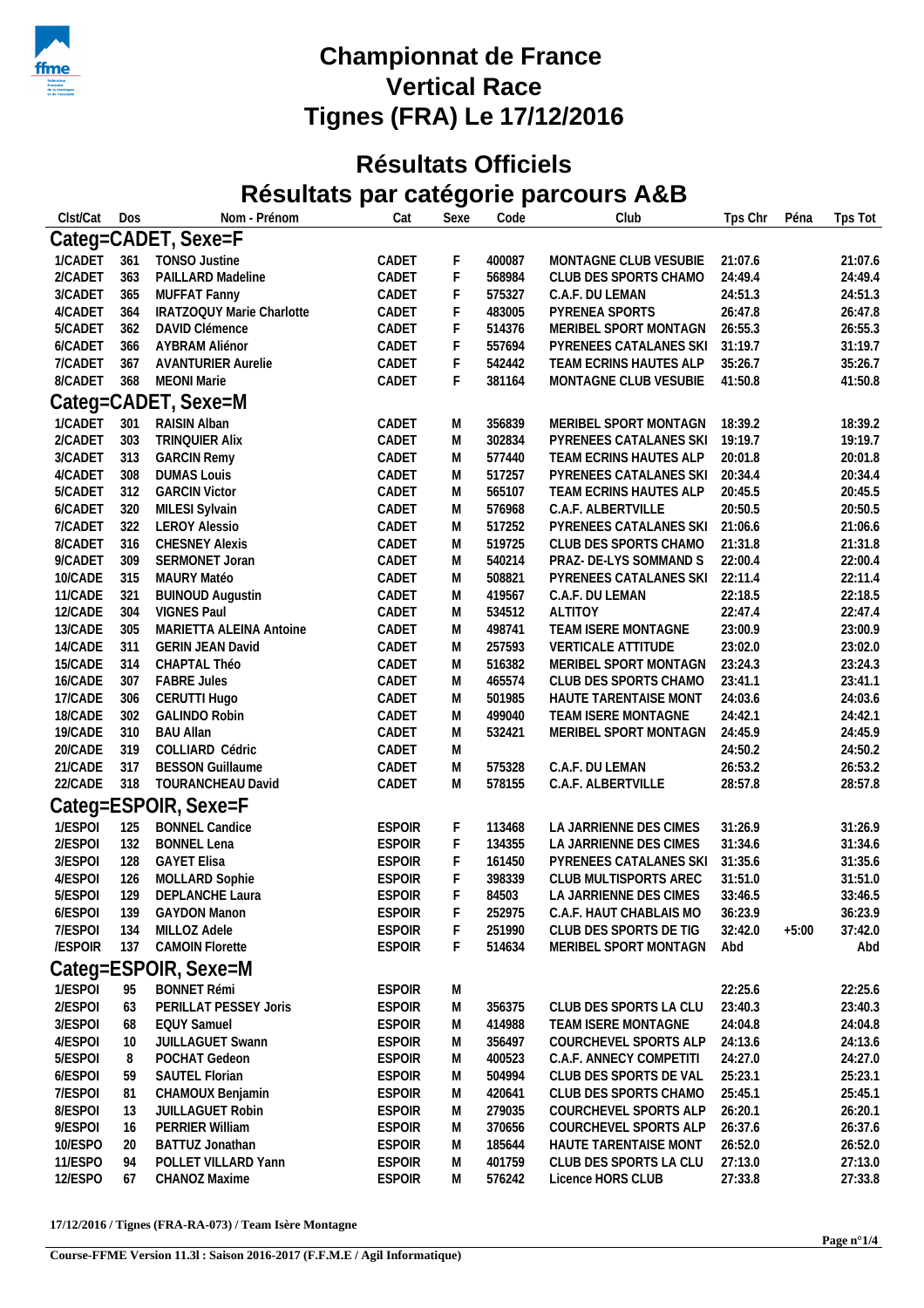| ffme <sup>Clst/Cat</sup>        | Dos             | Nom - Prénom                   | Cat           | Sexe      | Code   | Club                       | Tps Chr | Péna    | Tps Tot |
|---------------------------------|-----------------|--------------------------------|---------------|-----------|--------|----------------------------|---------|---------|---------|
| $\frac{1}{\frac{1}{2} \cdot 1}$ | $\overline{17}$ | <b>ALLAIN Thomas</b>           | <b>ESPOIR</b> | M         | 555284 | <b>TEAM ISERE MONTAGNE</b> | 27:37.0 |         | 27:37.0 |
| <b>T4/ESPO</b>                  | 97              | <b>HUG Bastien</b>             | <b>ESPOIR</b> | M         |        |                            | 27:47.5 |         | 27:47.5 |
| 15/ESPO                         | 96              | <b>GAILLARD Antonin</b>        | <b>ESPOIR</b> | M         | 577919 | C.A.F. HAUT CHABLAIS MO    | 28:18.9 |         | 28:18.9 |
| 16/ESPO                         | 47              | <b>GANDER Corentin</b>         | <b>ESPOIR</b> | M         | 426606 | CLUB DES SPORTS CHAMO      | 28:29.4 |         | 28:29.4 |
| 17/ESPO                         | 91              | <b>SALLE Corentin</b>          | <b>ESPOIR</b> | M         | 531037 | MERIBEL SPORT MONTAGN      | 28:44.9 |         | 28:44.9 |
| 18/ESPO                         | 36              | <b>EDOUARD Mathias</b>         | <b>ESPOIR</b> | ${\sf M}$ | 542556 | MONTAGNE CLUB VESUBIE      | 29:31.9 |         | 29:31.9 |
| 19/ESPO                         | 24              | <b>CHABERT Thibault</b>        | <b>ESPOIR</b> | M         | 288202 | TEAM ISERE MONTAGNE        | 29:49.1 |         | 29:49.1 |
| 20/ESPO                         | 34              | <b>BELLABOUVIER Simon</b>      | <b>ESPOIR</b> | M         | 394830 | MERIBEL SPORT MONTAGN      | 24:52.0 | $+5:00$ | 29:52.0 |
| 21/ESPO                         | 73              | FERDINAND Antoine              | <b>ESPOIR</b> | M         |        |                            | 30:45.0 |         | 30:45.0 |
| 22/ESPO                         | 70              | <b>CATTALORDA Paul</b>         | <b>ESPOIR</b> | M         | 539255 | MONTAGNE CLUB VESUBIE      | 31:38.4 |         | 31:38.4 |
| 23/ESPO                         | 71              | SEQUEIRA Arthur                | <b>ESPOIR</b> | M         | 541751 | Licence HORS CLUB          | 32:28.0 |         | 32:28.0 |
| /ESPOIR                         | 26              | <b>DURAN Adrien</b>            | <b>ESPOIR</b> | M         | 402059 | C.A.F. ANNECY COMPETITI    | Abs     |         | Abs     |
| /ESPOIR                         | 33              | ZANAROLI Antoine               | <b>ESPOIR</b> | M         | 433480 | MERIBEL SPORT MONTAGN      | Abs     |         | Abs     |
|                                 |                 | Categ=JUNIOR, Sexe=F           |               |           |        |                            |         |         |         |
| 1/JUNIO                         | 341             | POLLET VILLARD Marie           | <b>JUNIOR</b> | F         | 445822 | CLUB DES SPORTS LA CLU     | 23:29.4 |         | 23:29.4 |
| 2/JUNIO                         | 347             | <b>MATTANA Mallaurie</b>       | <b>JUNIOR</b> | F         | 422332 | TEAM ECRINS HAUTES ALP     | 23:47.2 |         | 23:47.2 |
| 3/JUNIO                         | 342             | PERILLAT PESSEY Celia          | <b>JUNIOR</b> | F         | 534086 | CLUB DES SPORTS LA CLU     | 24:23.1 |         | 24:23.1 |
| 4/JUNIO                         | 346             | FOURMIGUE Chloé                | <b>JUNIOR</b> | F         | 503665 | AMITIE ET NATURE DE TAR    | 25:38.2 |         | 25:38.2 |
| 5/JUNIO                         | 344             | <b>RIPOL Candice</b>           | <b>JUNIOR</b> | F         | 575915 | MONTAGNE CLUB VESUBIE      | 28:37.4 |         | 28:37.4 |
| 6/JUNIO                         | 345             | MAULNY Camille                 | <b>JUNIOR</b> | F         | 539256 | MONTAGNE CLUB VESUBIE      | 28:39.3 |         | 28:39.3 |
| 7/JUNIO                         | 343             | <b>CONSTANT Anaïs</b>          | <b>JUNIOR</b> | F         | 576965 | C.A.F. ALBERTVILLE         | 29:09.8 |         | 29:09.8 |
| 8/JUNIO                         | 348             | <b>CONTREMOULIN Mathilde</b>   | <b>JUNIOR</b> | F         | 540507 | C.A.F. ALBERTVILLE         | 29:52.0 |         | 29:52.0 |
|                                 |                 |                                |               |           |        |                            |         |         |         |
|                                 |                 | Categ=JUNIOR, Sexe=M           |               |           |        |                            |         |         |         |
| 1/JUNIO                         | 151             | <b>ANSELMET Thibault</b>       | <b>JUNIOR</b> | M         | 459485 | LA JARRIENNE DES CIMES     | 25:15.9 |         | 25:15.9 |
| 2/JUNIO                         | 154             | <b>BLANC Arthur</b>            | <b>JUNIOR</b> | M         | 469568 | CLUB MULTISPORTS AREC      | 25:36.0 |         | 25:36.0 |
| 3/JUNIO                         | 157             | <b>HUIGE Titouan</b>           | <b>JUNIOR</b> | M         | 454205 | PYRENEES CATALANES SKI     | 25:51.2 |         | 25:51.2 |
| 4/JUNIO                         | 175             | <b>BERNAZ Julien</b>           | <b>JUNIOR</b> | M         | 508486 | C.A.F. DU LEMAN            | 26:03.9 |         | 26:03.9 |
| 5/JUNIO                         | 156             | <b>DULAC Quentin</b>           | <b>JUNIOR</b> | M         | 472415 | LA JARRIENNE DES CIMES     | 26:36.7 |         | 26:36.7 |
| 6/JUNIO                         | 153             | <b>CASTILLON Bastien</b>       | <b>JUNIOR</b> | M         | 429532 | LA TRANSPYROS              | 26:50.1 |         | 26:50.1 |
| 7/JUNIO                         | 163             | MICHELON Julien                | <b>JUNIOR</b> | M         | 546618 | CAF BUECH DEVOLUY          | 27:01.9 |         | 27:01.9 |
| 8/JUNIO                         | 155             | <b>DESCAMPS Ulysse</b>         | <b>JUNIOR</b> | M         | 507800 | TEAM ISERE MONTAGNE        | 26:30.4 | $+1:00$ | 27:30.4 |
| 9/JUNIO                         | 179             | <b>ELLMENREICH Baptiste</b>    | <b>JUNIOR</b> | M         | 430727 | CLUB DES SPORTS CHAMO      | 27:49.6 |         | 27:49.6 |
| 10/JUNI                         | 170             | <b>FLAMMIER Bastien</b>        | <b>JUNIOR</b> | M         | 475271 | LA JARRIENNE DES CIMES     | 28:14.7 |         | 28:14.7 |
| 11/JUNI                         | 161             | <b>CORNUS Samuel</b>           | <b>JUNIOR</b> | M         | 520705 | TEAM ISERE MONTAGNE        | 28:32.8 |         | 28:32.8 |
| 12/JUNI                         | 167             | <b>MAURY Matiss</b>            | <b>JUNIOR</b> | M         | 578051 | PYRENEES CATALANES SKI     | 28:45.1 |         | 28:45.1 |
| 13/JUNI                         | 178             | <b>BURNET Jérémie</b>          | <b>JUNIOR</b> | M         | 508955 | C.A.F. DU LEMAN            | 28:50.9 |         | 28:50.9 |
| 14/JUNI                         | 169             | CARCEY COLLET Hugo             | <b>JUNIOR</b> | M         | 540505 | C.A.F. ALBERTVILLE         | 29:04.9 |         | 29:04.9 |
| 15/JUNI                         | 158             | <b>GAYDON Robin</b>            | <b>JUNIOR</b> | M         | 376215 | C.A.F. HAUT CHABLAIS MO    | 29:17.3 |         | 29:17.3 |
| 16/JUNI                         |                 | 171 BERTOLINI Lucas            | JUNIOR        | M         | 451018 | CLUB DES SPORTS CHAMO      | 29:33.2 |         | 29:33.2 |
| 17/JUNI                         | 159             | PEREZ David                    | <b>JUNIOR</b> | M         | 536073 | TEAM ISERE MONTAGNE        | 29:50.7 |         | 29:50.7 |
| 18/JUNI                         | 177             | CHARLES Clément                | <b>JUNIOR</b> | M         | 499532 | C.A.F. ALBERTVILLE         | 30:10.6 |         | 30:10.6 |
| 19/JUNI                         | 173             | ALLEMOZ Theo                   | <b>JUNIOR</b> | M         | 540504 | C.A.F. ALBERTVILLE         | 30:15.9 |         | 30:15.9 |
| 20/JUNI                         | 164             | <b>FAIVRE D ARCIER Killian</b> | <b>JUNIOR</b> | M         | 382133 | PYRENEES CATALANES SKI     | 30:18.1 |         | 30:18.1 |
| 21/JUNI                         | 165             | DEHOUCK Thibaut                | <b>JUNIOR</b> | M         | 578458 | C.A.F. HAUT CHABLAIS MO    | 30:25.6 |         | 30:25.6 |
| 22/JUNI                         | 166             | <b>BOUCHER Romain</b>          | <b>JUNIOR</b> | M         | 553288 | TEAM ISERE MONTAGNE        | 30:29.9 |         | 30:29.9 |
| 23/JUNI                         | 152             | <b>BOUVET Eddy</b>             | <b>JUNIOR</b> | M         | 391261 | C.A.F. HAUT CHABLAIS MO    | 25:42.0 | $+5:00$ | 30:42.0 |
| 24/JUNI                         | 168             | CHANTELOUBE Corentin           | <b>JUNIOR</b> | M         | 542416 | TEAM ISERE MONTAGNE        | 30:50.1 |         | 30:50.1 |
| 25/JUNI                         | 162             | <b>GARCIA Rémi</b>             | <b>JUNIOR</b> | M         | 391608 | PYRENEES CATALANES SKI     | 32:04.0 |         | 32:04.0 |
| 26/JUNI                         | 172             | CHAMEL Léo                     | <b>JUNIOR</b> | M         | 285576 | CLUB DES SPORTS CHAMO      | 34:50.9 |         | 34:50.9 |
| 27/JUNI                         | 174             | <b>DUNAND Maxime</b>           | <b>JUNIOR</b> | M         | 540508 | C.A.F. ALBERTVILLE         | 36:45.1 |         | 36:45.1 |
| /JUNIOR                         |                 | 176 SILVESTRE Killian          | <b>JUNIOR</b> | M         | 576431 | HAUTE TARENTAISE MONT      | Abs     |         | Abs     |
| /JUNIOR                         |                 | 160 LEUNIS Theo                | <b>JUNIOR</b> | M         | 469970 | ETOILE SPORTIVE DU COR     | Abd     |         | Abd     |
|                                 |                 | Categ=MINIME, Sexe=F           |               |           |        |                            |         |         |         |
| 1/MINIM                         |                 | 351 LAROSE Marion              | <b>MINIME</b> | F.        | 446814 | CHARLAIX'SCALADE           | 31:24.4 |         | 31:24.4 |
|                                 |                 |                                |               |           |        |                            |         |         |         |
|                                 |                 | Categ=MINIME, Sexe=M           |               |           |        |                            |         |         |         |
| 1/MINIM                         |                 | 350 FAURE Théo                 | <b>MINIME</b> | M         | 578263 | LA JARRIENNE DES CIMES     | 25:00.7 |         | 25:00.7 |
| 2/MINIM                         |                 | 352 PAILHE BELAIR Camille      | <b>MINIME</b> | M         | 343653 | BEYREDE ESCALADE MONT      | 27:42.5 |         | 27:42.5 |
|                                 |                 | Categ=SENIOR, Sexe=F           |               |           |        |                            |         |         |         |
|                                 |                 |                                |               |           |        |                            |         |         |         |
| 1/SENIO                         | 122             | MOLLARET Axelle                | <b>SENIOR</b> | F.        | 213336 | CLUB MULTISPORTS AREC      | 26:46.4 |         | 26:46.4 |
| 2/SENIO                         | 121             | ROUX Laetitia                  | SENIOR        | F         | 225283 | CAF BUECH DEVOLUY          | 27:56.3 |         | 27:56.3 |
| 3/SENIO                         | 138             | MIRO Mireia                    | SENIOR        | F         |        |                            | 29:19.9 |         | 29:19.9 |
| 4/SENIO                         | 124             | <b>BONNEL Lorna</b>            | <b>SENIOR</b> | F         | 464067 | LA JARRIENNE DES CIMES     | 30:08.0 |         | 30:08.0 |
| 5/SENIO                         | 127             | MANEGLIA Marion                | <b>SENIOR</b> | F         | 279413 | TEAM ISERE MONTAGNE        | 31:04.3 |         | 31:04.3 |
| 6/SENIO                         | 131             | CHESNEY Sandra                 | <b>SENIOR</b> | F.        | 561730 | CLUB DES SPORTS CHAMO      | 35:36.8 |         | 35:36.8 |
|                                 |                 |                                |               |           |        |                            |         |         |         |

**17/12/2016 / Tignes (FRA-RA-073) / Team Isère Montagne**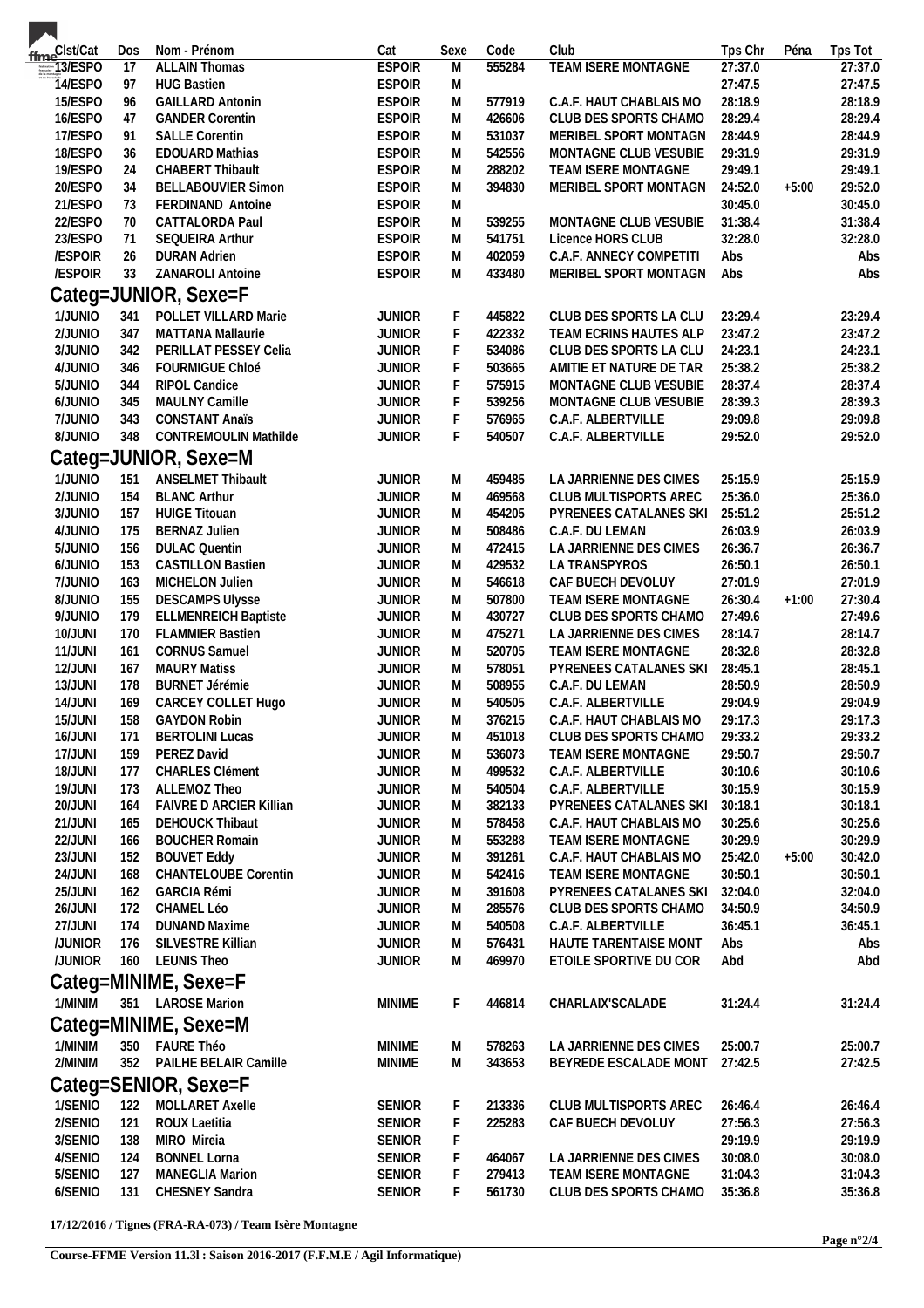| fme <sup>Clst/Cat</sup> | Dos              | Nom - Prénom                   | Cat           | Sexe      | Code   | Club                         | Tps Chr | Péna | Tps Tot |
|-------------------------|------------------|--------------------------------|---------------|-----------|--------|------------------------------|---------|------|---------|
|                         | 130              | <b>RENOTON Laurie</b>          | <b>SENIOR</b> | F         | 463888 | <b>COURCHEVEL SPORTS ALP</b> | 36:13.7 |      | 36:13.7 |
|                         |                  | Categ=SENIOR, Sexe=M           |               |           |        |                              |         |      |         |
|                         |                  |                                |               |           |        |                              |         |      |         |
| 1/SENIO                 | 3                | <b>GACHET Xavier</b>           | SENIOR        | M         | 194720 | CLUB MULTISPORTS AREC        | 22:03.7 |      | 22:03.7 |
| 2/SENIO                 | $\mathbf{1}$     | JACQUEMOUD Mathéo              | <b>SENIOR</b> | M         | 222094 | Licence HORS CLUB            | 23:05.2 |      | 23:05.2 |
| 3/SENIO                 | $\overline{4}$   | <b>SEVENNEC Alexis</b>         | <b>SENIOR</b> | M         | 280176 | C.A.F. HAUT CHABLAIS MO      | 23:18.0 |      | 23:18.0 |
| 4/SENIO                 | $\boldsymbol{6}$ | GACHET Pierre François         | <b>SENIOR</b> | M         | 223930 | CLUB MULTISPORTS AREC        | 23:25.7 |      | 23:25.7 |
| 5/SENIO                 | 5                | <b>FAVRE Valentin</b>          | <b>SENIOR</b> | M         | 468700 | Licence HORS CLUB            | 23:30.4 |      | 23:30.4 |
| 6/SENIO                 | $\overline{2}$   | <b>BLANC Didier</b>            | <b>SENIOR</b> | M         | 201361 | C.A.F. HAUT CHABLAIS MO      | 23:33.9 |      | 23:33.9 |
| 7/SENIO                 | 27               | SERT Yoann                     | <b>SENIOR</b> | M         | 410722 | HAUTE TARENTAISE MONT        | 23:57.0 |      | 23:57.0 |
| 8/SENIO                 | $\overline{7}$   | <b>BOCHET Emilien</b>          | <b>SENIOR</b> | M         | 357894 | CLUB MULTISPORTS AREC        | 24:53.7 |      | 24:53.7 |
| 9/SENIO                 | 65               | POQUET Julien                  | <b>SENIOR</b> | M         | 431692 | C.S. VAL ISERE               | 25:32.3 |      | 25:32.3 |
| 10/SENI                 | 75               | LODOLO Julien                  | <b>SENIOR</b> | Μ         | 505233 | HAUTE TARENTAISE MONT        | 25:38.8 |      | 25:38.8 |
| 11/SENI                 | 53               | <b>GACHET Jeremie</b>          | <b>SENIOR</b> | M         | 544341 | CLUB DES SPORTS DE MEG       | 25:42.1 |      | 25:42.1 |
| 12/SENI                 | 99               | PUEYO Thomas                   | <b>SENIOR</b> | M         | 464153 | TEAM ISERE MONTAGNE          | 26:12.7 |      | 26:12.7 |
| 13/SENI                 | 72               | PROST Andreu                   | SENIOR        | M         | 415237 | PYRENEES CATALANES SKI       | 26:23.1 |      | 26:23.1 |
| 14/SENI                 | 93               | FRAISSARD Anthony              | SENIOR        | M         | 109086 | CLUB DES SPORTS DE VAL       | 26:32.1 |      | 26:32.1 |
| 15/SENI                 | 86               | ROCHAIX Leo                    | SENIOR        | M         | 430132 | CLUB MULTISPORTS AREC        | 26:41.5 |      | 26:41.5 |
| 16/SENI                 | 12               | RODRIGUEZ Antoine              | <b>SENIOR</b> | M         | 227203 | Licence HORS CLUB            | 26:50.5 |      | 26:50.5 |
| 17/SENI                 | 30               | SOCQUET JUGLARD Antoine        | SENIOR        | ${\sf M}$ | 280247 | CLUB DES SPORTS DE MEG       | 27:16.6 |      | 27:16.6 |
| 18/SENI                 | 77               | <b>GUILLOTEAU Jeremy</b>       | <b>SENIOR</b> | M         |        |                              | 27:18.6 |      | 27:18.6 |
| 19/SENI                 |                  | POLLET VILLARD Francois        | <b>SENIOR</b> |           | 399223 | CLUB DES SPORTS LA CLU       | 27:20.7 |      | 27:20.7 |
|                         | 19               |                                |               | M         |        |                              |         |      |         |
| 20/SENI                 | 83               | <b>BONNEAU Laurent</b>         | <b>SENIOR</b> | M         | 434501 | TEAM ECRINS HAUTES ALP       | 27:24.2 |      | 27:24.2 |
| 21/SENI                 | 37               | JOGUET Mathieu                 | SENIOR        | M         | 433134 | CLUB MULTISPORTS AREC        | 27:51.9 |      | 27:51.9 |
| 22/SENI                 | 14               | <b>GIRARDO Francois Xavier</b> | <b>SENIOR</b> | M         | 362836 | HAUTE TARENTAISE MONT        | 28:09.3 |      | 28:09.3 |
| 23/SENI                 | 90               | <b>OGIER Paul</b>              | <b>SENIOR</b> | ${\sf M}$ |        |                              | 28:11.9 |      | 28:11.9 |
| 24/SENI                 | 79               | <b>SNICK Jeroen</b>            | SENIOR        | M         | 538756 | TEAM ECRINS HAUTES ALP       | 28:15.0 |      | 28:15.0 |
| 25/SENI                 | 87               | PARISOT Alexandre              | <b>SENIOR</b> | M         | 538986 | C.P.L.V.R. - XTT RAID 63     | 28:35.1 |      | 28:35.1 |
| 26/SENI                 | 38               | <b>LESCA Francois</b>          | <b>SENIOR</b> | M         | 36424  | C.P.L.V.R. - XTT RAID 63     | 28:42.9 |      | 28:42.9 |
| 27/SENI                 | 31               | <b>BEDOY Loic</b>              | <b>SENIOR</b> | M         | 510706 | MERIBEL SPORT MONTAGN        | 28:46.5 |      | 28:46.5 |
| 28/SENI                 | 78               | CLAUSS Régis                   | <b>SENIOR</b> | M         | 576664 | ASPTT STRASBOURG             | 28:52.4 |      | 28:52.4 |
| 29/SENI                 | 29               | MAZAN Frédéri                  | <b>SENIOR</b> | M         | 547029 | LA JARRIENNE DES CIMES       | 29:40.1 |      | 29:40.1 |
| 30/SENI                 | 101              | JENIN Alexandre                | <b>SENIOR</b> | M         | 578288 | PYRENEES CATALANES SKI       | 29:42.0 |      | 29:42.0 |
| 31/SENI                 | 56               | <b>BOIS Denis</b>              | <b>SENIOR</b> | M         | 434491 | HAUTE TARENTAISE MONT        | 30:03.5 |      | 30:03.5 |
| 32/SENI                 | 39               | <b>GLASNER Alexandre</b>       | <b>SENIOR</b> | M         | 572951 | PRAZ- DE-LYS SOMMAND S       | 30:04.4 |      | 30:04.4 |
| 33/SENI                 | 58               | <b>CURMER Grégoire</b>         | <b>SENIOR</b> | M         | 539930 | CLUB DES SPORTS CHAMO        | 30:32.7 |      | 30:32.7 |
| 34/SENI                 | 41               | <b>TAUTY Nicolas</b>           | <b>SENIOR</b> | M         | 577482 | Licence HORS CLUB            | 31:11.8 |      | 31:11.8 |
| 35/SENI                 | 76               | <b>INFANTE Vincenzo</b>        | <b>SENIOR</b> | M         | 536457 | TEAM ECRINS HAUTES ALP       | 31:18.9 |      | 31:18.9 |
| 36/SENI                 | 57               | JACQUARD Pascal                | <b>SENIOR</b> | M         | 434358 | C.A.F. FAVERGES COMP         | 31:54.8 |      | 31:54.8 |
| 37/SENI                 | 89               | <b>LOTTIN Xavier</b>           | <b>SENIOR</b> | M         | 530868 | TEAM ISERE MONTAGNE          | 31:59.4 |      | 31:59.4 |
| 38/SENI                 | 28               | LAZZARONI Fabien               | <b>SENIOR</b> | M         | 334278 | HAUTE TARENTAISE MONT        | 32:03.1 |      | 32:03.1 |
|                         |                  |                                |               |           |        |                              |         |      |         |
| 39/SENI                 | 18               | <b>BELZ Jean Marie</b>         | <b>SENIOR</b> | M         |        |                              | 32:05.8 |      | 32:05.8 |
| 40/SENI                 | 88               | CAILLAUD Colin                 | <b>SENIOR</b> | M         | 147783 | JEUNES ET MONTAGNE           | 32:07.5 |      | 32:07.5 |
| 41/SENI                 | 66               | <b>CLARET Cyrille</b>          | <b>SENIOR</b> | M         | 568529 | CLUB DES SPORTS CHAMO        | 32:13.3 |      | 32:13.3 |
| 42/SENI                 | 45               | <b>THEVENIOT Peter</b>         | <b>SENIOR</b> | M         | 541035 | MERIBEL SPORT MONTAGN        | 33:07.0 |      | 33:07.0 |
| 43/SENI                 | 15               | <b>CUINAT GUERRAZ Nils</b>     | <b>SENIOR</b> | Μ         | 244985 | ESCALADE VOIRON ALPINI       | 33:56.1 |      | 33:56.1 |
| 44/SENI                 | 82               | <b>GERVAIS Mathieu</b>         | <b>SENIOR</b> | M         | 389561 | PRAZ- DE-LYS SOMMAND S       | 34:43.0 |      | 34:43.0 |
| 45/SENI                 | 50               | <b>BORDIER Charles</b>         | <b>SENIOR</b> | M         | 208940 | BELLES GRIMPES EN BELL       | 35:08.5 |      | 35:08.5 |
| 46/SENI                 | 74               | <b>BRONSARD Tristan</b>        | <b>SENIOR</b> | M         |        |                              | 35:52.8 |      | 35:52.8 |
| /SENIOR                 | 61               | <b>BERTHIER Pierrre</b>        | <b>SENIOR</b> | M         | 440673 | MERIBEL SPORT MONTAGN        | Abs     |      | Abs     |
| /SENIOR                 | 54               | <b>DELORME</b> Franck          | <b>SENIOR</b> | Μ         | 535989 | HAUTE TARENTAISE MONT        | Abs     |      | Abs     |
| /SENIOR                 | 25               | <b>THEVIN LOTC</b>             | <b>SENIOR</b> | M         | 334265 | SAINT LARY AURE MONTAG       | Abs     |      | Abs     |
|                         |                  | Categ=VETERAN, Sexe=F          |               |           |        |                              |         |      |         |
| 1/VETER                 | 123              | <b>FABRE Valentine</b>         | VETERA        | F         | 201805 | CLUB DES SPORTS CHAMO        | 30:17.4 |      | 30:17.4 |
|                         |                  |                                |               |           |        |                              |         |      |         |
| 2/VETER                 | 136              | JUILLAGUET Catherine           | VETERA        | F         | 231163 | COURCHEVEL SPORTS ALP        | 30:28.8 |      | 30:28.8 |
| 3/VETER                 | 141              | RAIBAUT Valérie                | VETERA        | F         | 494095 | TEAM ALPI MERCANTOUR         | 32:15.0 |      | 32:15.0 |
| 4/VETER                 | 135              | DEBONNAIRE Stephanie           | VETERA        | F         | 226570 | MERIBEL SPORT MONTAGN        | 36:09.8 |      | 36:09.8 |
| 5/VETER                 | 133              | ROUX Laeticia                  | VETERA        | F         | 541548 | C.A.F. ALBERTVILLE           | 39:37.1 |      | 39:37.1 |
| <b>NETER</b>            | 140              | <b>BORRELLY Alexandra</b>      | VETERA        | F         | 225526 | ASPTT DIGNE                  | Abs     |      | Abs     |
|                         |                  | Categ=VETERAN, Sexe=M          |               |           |        |                              |         |      |         |
| 1/VETER                 | 100              | <b>PERRIER Florent</b>         | VETERA        | M         | 29627  | CLUB MULTISPORTS AREC        | 24:16.6 |      | 24:16.6 |
| 2/VETER                 | 9                | BELLAGAMBA Alain               | VETERA        | M         | 328001 | TEAM ECRINS HAUTES ALP       | 25:40.3 |      | 25:40.3 |
|                         |                  |                                |               |           |        |                              | 26:05.6 |      |         |
| 3/VETER                 | 85               | CAILLOT Yoan                   | VETERA        | M         | 539495 | LA JARRIENNE DES CIMES       |         |      | 26:05.6 |
| 4/VETER                 | 62               | <b>BOUZON Lionel</b>           | VETERA        | Μ         | 306045 | BELLES GRIMPES EN BELL       | 27:27.2 |      | 27:27.2 |
| 5/VETER                 | 69               | RAIBAUT Stephane               | <b>VETERA</b> | M         | 108836 | TEAM ALPI MERCANTOUR         | 27:41.1 |      | 27:41.1 |
| 6/VETER                 | -11              | ARVIN BEROD Marc               | <b>VETERA</b> | M         | 20987  | PRAZ MONTAGNE                | 28:56.0 |      | 28:56.0 |

**17/12/2016 / Tignes (FRA-RA-073) / Team Isère Montagne**